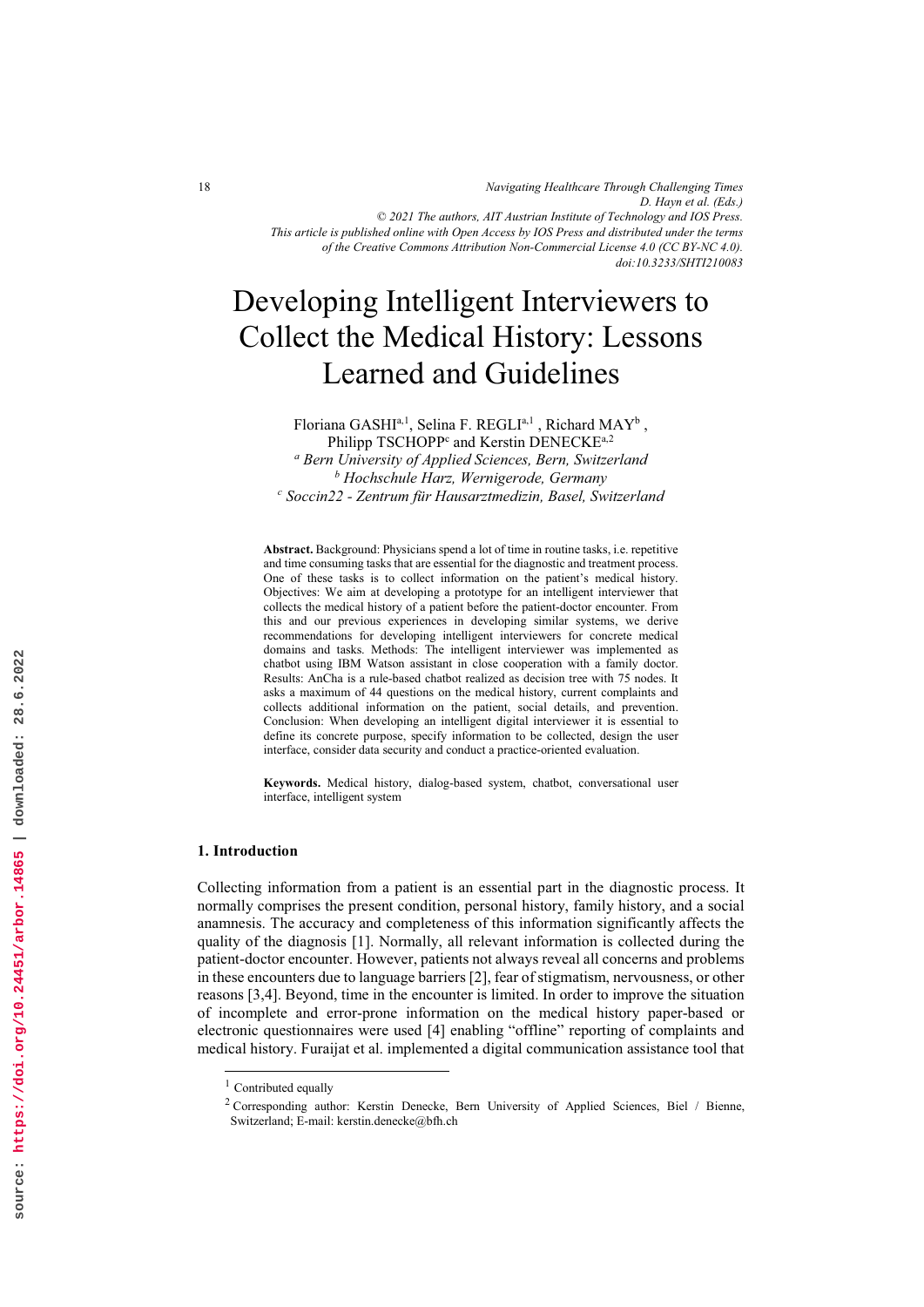lists complaints users can select and were questions with predefined answers are provided [2]. Another approach are chatbots, in this context often used in so-called conversational user interfaces that simulate a dialog and collect information from the user in this dialog. The first chatbot was developed in the 1960s. The computer program, named ELIZA, was designed to mimic a conversation with a psychotherapist [5]. Chatbots have also proven to be successful in today's COVID-19 pandemic to inform about symptoms, to encourage behavior change, or as monitoring tools [6].

There are chatbot systems available that make a presumptive diagnosis based on the information entered by the user. Ada (https://ada.com/) and the Healee (https://www.healee.com) are apps that collect symptoms from patients, derive a set of possible diseases from them, and show them to the user. A physician can be contacted if needed. However, we are pursuing another approach: We aim at supporting physician and patient in the diagnostic process by means of an intelligent interviewer. In previous work, we have already developed a concept for self-anamnesis and implemented a prototype for collecting the music biography of a person [7-9]. With the experiences gained from this work, we developed an intelligent interviewer for another medical specialty, which is family medicine. In this paper, we aim to contribute the following: 1) We present the developed prototype called AnCha, including its concept, technical specialties, as well as benefits and limitations. 2) Additionally, we aggregate our experiences from the development of AnCha and our previous developments in order to extract recommendations for designing and developing intelligent interviewer for the medical domain. Thus, we aim to facilitate the development of similar systems in the future.

# 2. Methods

We developed our concept and prototype in three steps: requirement analysis, concept development with mockup generation, and implementation of the prototype. We identified requirements regarding the chatbot AnCha based on two interviews with a general practitioner (GP). In this way, we determined required functionalities and we specified the dialog flow, i.e. which questions the chatbot has to ask a patient to collect information on the medical history and complaints. In addition, we assessed relevant literature to collect requirements and review functionalities of existing apps. Based on the requirements, a mockup was created using Axure RP 9. By means of the mockup and in further meetings with the GP as well as his feedback, the conversation flow of the chatbot was improved. The goal was to find the most effective way to gather all the important information of a patient from the GP'S perspective. The chatbot was implemented using the IBM Watson Assistant. Among other things, IBM Watson Assistant enables creating, training and implementing chatbots. Using integrated machine learning models, user questions posted in a chat can be understood and answered accurately.

In order to come up with recommendations for developing intelligent interviewers for the medical domain, we additionally considered our previous work on the chatbot Ana, who collects the music biography of a person [7-9]. Together with experiences gained in this work, we derive our recommendations for future developments of intelligent interviewers for the medical domain.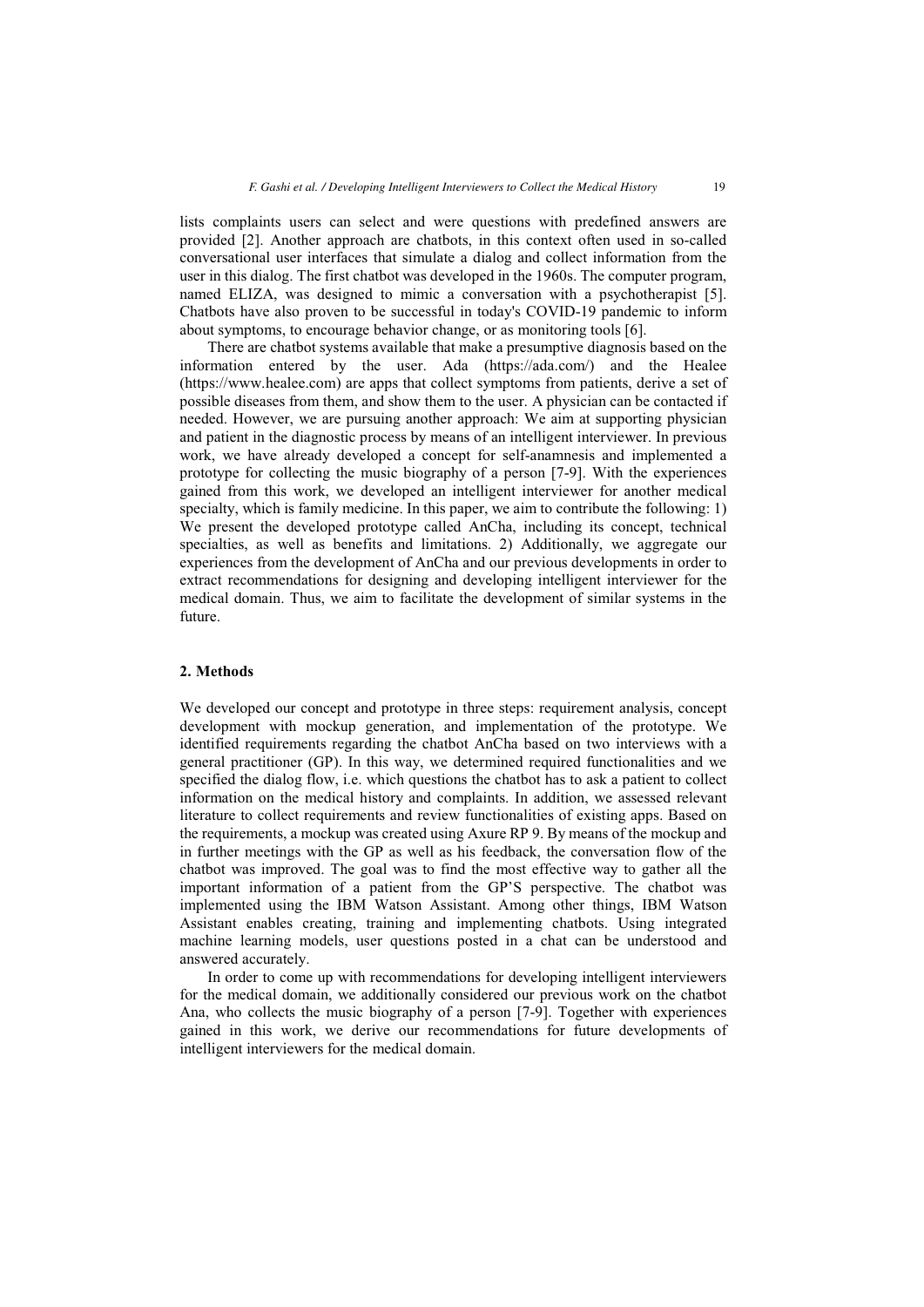# 3. Results

### 3.1. Requirements and use case

The main objective of AnCha is to ask a patient questions on his or her medical history and to provide a physician access to the responses in a digital manner as preparation for the patient-doctor encounter. The chatbot is supposed to be rule-based, i.e. a set of specified questions has to be asked in a given order. This specification has the advantage that the patient is guided through the conversation without digressing and the doctor receives the information which is important to him. Several response types are required: predefined answers for selecting one or more options and free text. To avoid misunderstandings, the majority of questions will not require a free text answer. The collected information is not supposed to be a complete medical history. The aim instead is to have an initial set of information in order not to overlook relevant aspects and to focus the communication on the encounter. The information collected by the chatbot will help the physician to create a mind map of the patient's current problems. The patient should be given the opportunity to express all current worries and complaints. In addition, the chatbot should be accessible by patients through the website of the doctor's practice and data security has to be ensured.

The chatbot is supposed to be integrated into the workflow as follows: When a patient comes to a doctor's office with a complaint, he usually spends time in the waiting room before the actual medical appointment. During this waiting time, the patient accesses AnCha. In communication with the chatbot, the patient provides information on current complaints and if needed the medical history using a tablet provided or the patient's own smartphone. As soon as the patient has transmitted the data, it is available to the physician. Shortly before the actual appointment with the patient, the physician accesses the received information. This allows him to prepare for the consultation and to ask specific questions to the patient in the encounter. Another option is to ask the patient for interacting with the chatbot when she makes the appointment.

# 3.2. Conversation with AnCha

AnCha is running on a website, i.e. it is accessible by patients without installation. The main functionality of AnCha is the collection of current symptoms and complaints as well as aspects of the medical history. The current prototype of AnCha contains a total of 44 questions covering seven topics (see Table 1). At the beginning of the chatbot conversation, the patient is welcomed and receives initial instructions about the chatbot. Formalities for the interaction with the chatbot are clarified, i.e. the patient is asked for her name, date of birth and whether this is the first visit to this practice. In case it is the first visit, additional personal and social information is requested, general questions on medication, alcohol consumption etc. are asked as well as questions on the current status of prevention (topics 2 to 5 in Table 1). The questions about prevention are adjusted according to the entered gender and age. For female patients, questions about gynaecological check-ups are asked, which are omitted for male patients. Patients over 50 years of age are asked if they already possess a health care directive or if they regularly attend a colonoscopy. This means, the number of questions asked to a concrete patient depends on the basic demographic data. Minimum and maximum number of queries per topic are shown in Table 1.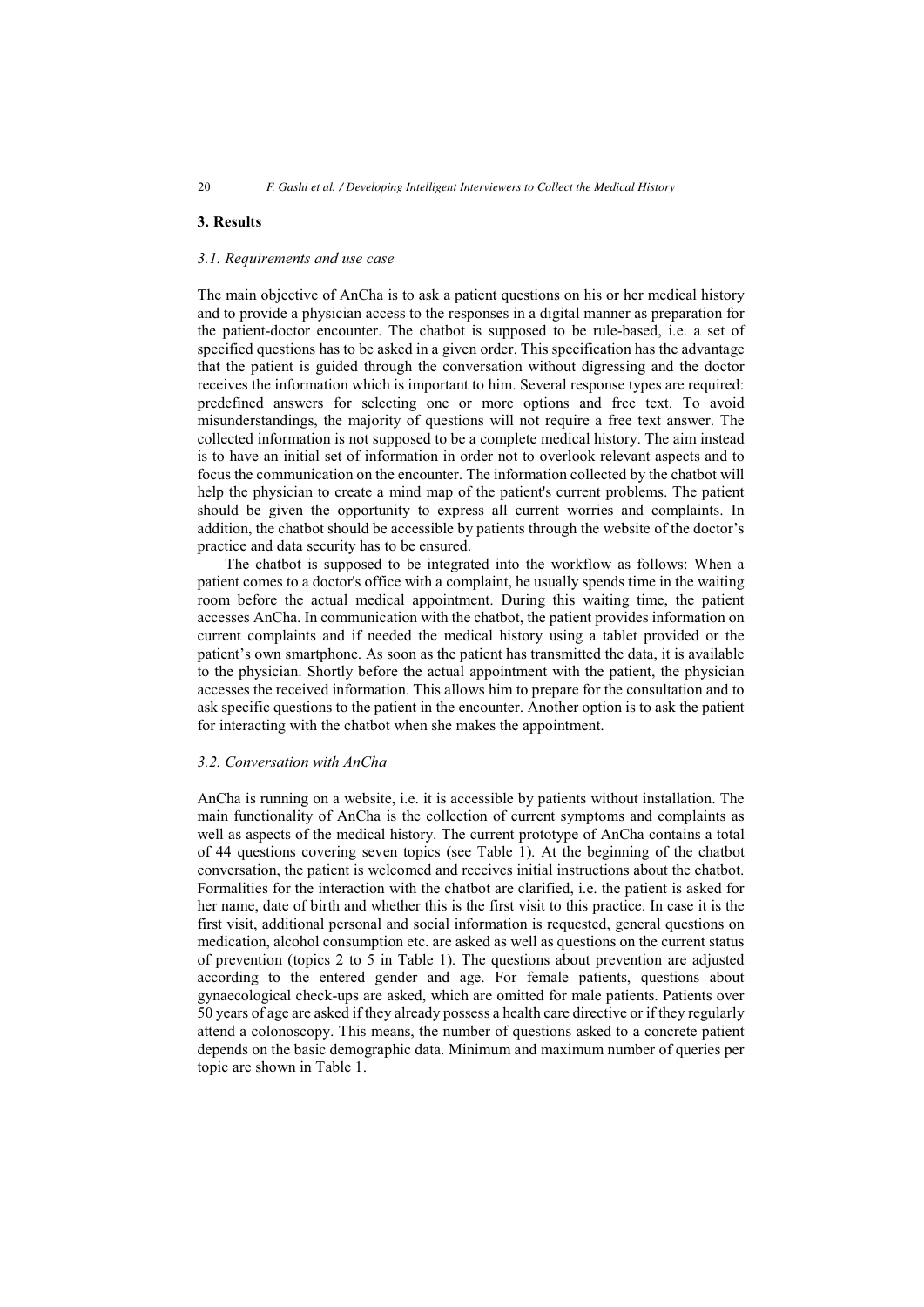In order to establish an emotional bond of trust to the patient, the chatbot has a name (AnCha, acronym of Anamnesis Chatbot) and is visualized by an avatar. Questions are formulated in a way that they could originate rather from a friend than from a doctor. Specific medical terminology that the patient might not understand is avoided. AnCha tries to motivate the patient to complete the entire dialog. For example, when the user claims, she is not yet willing to continue, AnCha asks a question out of topic or fun facts are posted as distraction. The chatbot not only asks specific questions, but encourages to provide more details. The aim of this is, that the patient feels well accepted and perceived with her concerns and complaints. Once all questions have been asked, the collected information is aggregated, grouped along topics (questions and corresponding answers of the patient) and transformed into a more readable format for the physician. The aggregated data is sent via secure E-Mail to the physician. The conversation with AnCha takes a maximum of ten minutes.

|     | Subject                                                 | <b>Ouestions</b>                                                                                           | <b>Minimal</b><br>number of<br>questions | <b>Maximum</b><br>number of<br>questions |
|-----|---------------------------------------------------------|------------------------------------------------------------------------------------------------------------|------------------------------------------|------------------------------------------|
| (1) | Welcome                                                 | - Name<br>- Date of birth<br>- First visit                                                                 | 3                                        | 3                                        |
| (2) | Personal<br>information                                 | - Gender<br>- Age<br>- Size and weight                                                                     | $\theta$                                 | 4                                        |
| (3) | Social information                                      | - Occupation<br>- Marital status and children<br>- Leisure activities                                      | $\theta$                                 | 4                                        |
| (4) | General questions                                       | - Alcohol and tobacco consumption<br>- Recent hospitalization<br>- Medication<br>- Pre-existing conditions | $\theta$                                 | 11                                       |
| (5) | Prevention                                              | - Vaccinations<br>- Medical check-up<br>- Health care directive<br>- Other doctors                         | $\theta$                                 | 10                                       |
| (6) | Specific questions<br>about the medical<br>consultation | - Reason for visiting the doctor<br>- Questions about the symptoms                                         | 7                                        | 10                                       |
| (7) | Other concerns                                          | <b>Total</b>                                                                                               | $\theta$<br>10                           | $\overline{c}$<br>44                     |
|     |                                                         |                                                                                                            |                                          |                                          |

Table 1. Subjects covered by the chatbot as well as minimum and maximum number of questions

#### 3.3. Prototype implementation

Figure 1 shows the system architecture of AnCha. The chatbot is implemented with IBM Watson Assistant, a service of IBM Cloud. The content is arranged in a decision tree which consists of 75 nodes. Currently, the patient accesses AnCha via a separate website and not through the GP practice's website. In detail, the chatbot is integrated into a HTML file using a script. At the end of the questionnaire, the data is transmitted using Node.js. A new action is created in IBM Cloud which uses the module Nodemailer and allows to send e-mails via Node.js. To be able to send e-mails, the mail server, the sender e-mail address, and password have to be stored.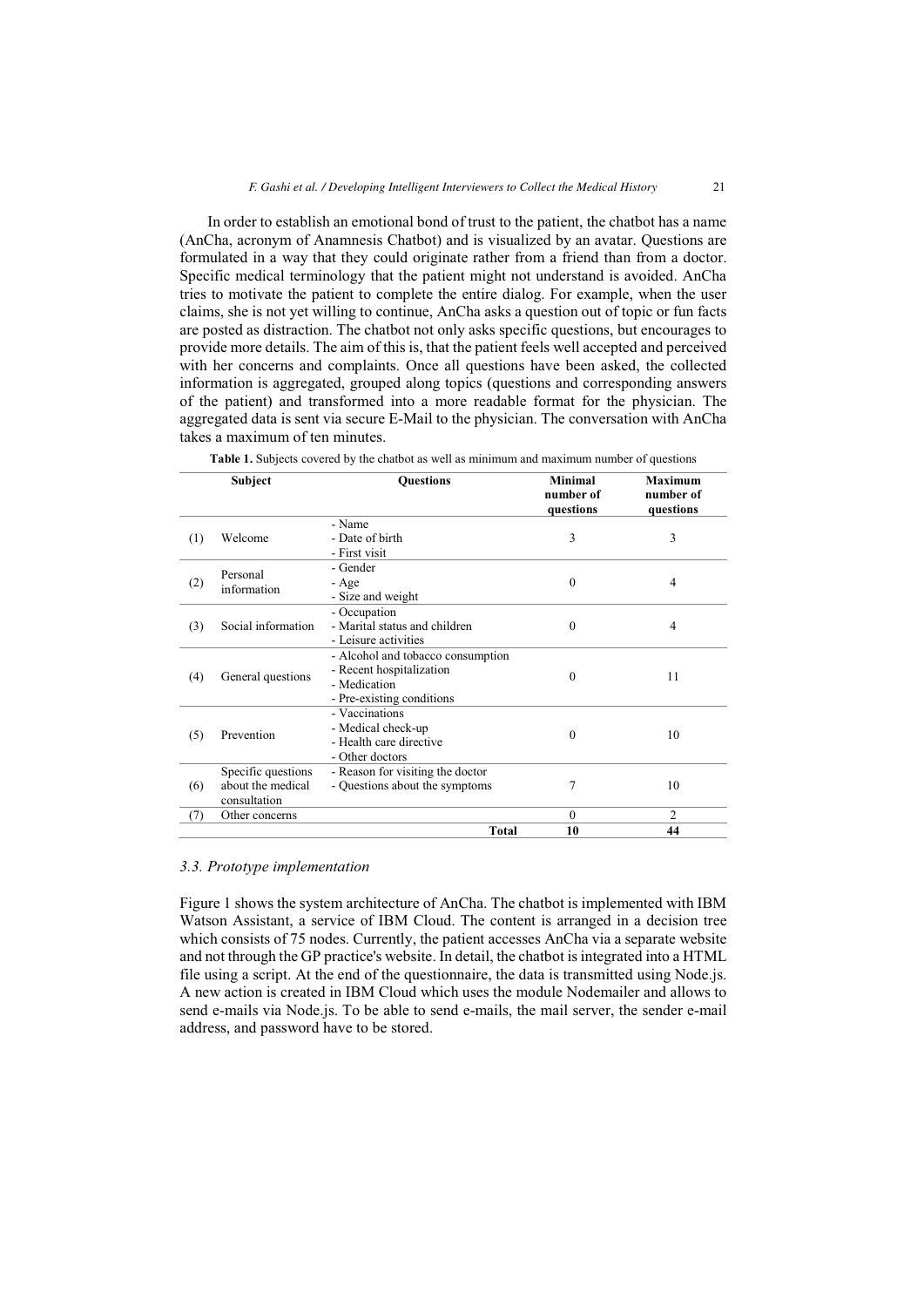

Figure 1. System architecture of AnCha

#### 4. Limitations and benefits of AnCha

In this paper, we introduced the intelligent interviewer AnCha that collects information on the medical history from a patient. In contrast to apps like Ada or Heala, our application AnCha is not supposed to autonomously make any decisions in terms of deriving diagnoses or making a triage. Its aim is to support collection of data on the medical history of a patient and current complaints. The application offers several benefits: The patient can take time to think about the questions and to answer while staying in the waiting room. This approach has the potential to reduce feelings of nervousness which otherwise might lead to wrong or missing information. Further, the patient gets the opportunity to explain everything of relevance to him related to the current complaint. In the patient-doctor encounter, the physician normally has limited time and not everything can be discussed. The information collected by AnCha helps to clarify the patient's complaints in advance, so that the doctor already has an initial overview. This way, he can address these concerns. With the help of AnCha, the patient no longer forgets important information and the doctor is prepared in advance. AnCha thus fulfills the goal of helping the doctor, not replacing him. AnCha is supposed to be an offer to patients. It still has to be assessed, 1) how many patients possess the necessary technical competency for interacting with AnCha, 2) how many patients are willing to use the chatbot in advance, 3) whether 10 minutes of interaction are sufficient to generate a bond of trust to an intelligent assistant and to encourage a patient delivering the requested information. These research questions will be addressed in a future study.

 The chatbot could also help in dealing with language barriers: The questions can be provided in multiple languages with appropriate translation. In addition, it is possible to provide explanations or to include images to facilitate communication with non-native speaking patients.

Since AnCha is a rule-based chatbot, the flow of questions is clearly defined. This ensures that all relevant data is collected. However, the communication flow is fixed and might be perceived as unusual by patients. Such perception can be reinforced by the fact that the actual content of the user input is neither analyzed nor interpreted by AnCha. This issue has the following reasons: First, analyzing free text using artificial intelligence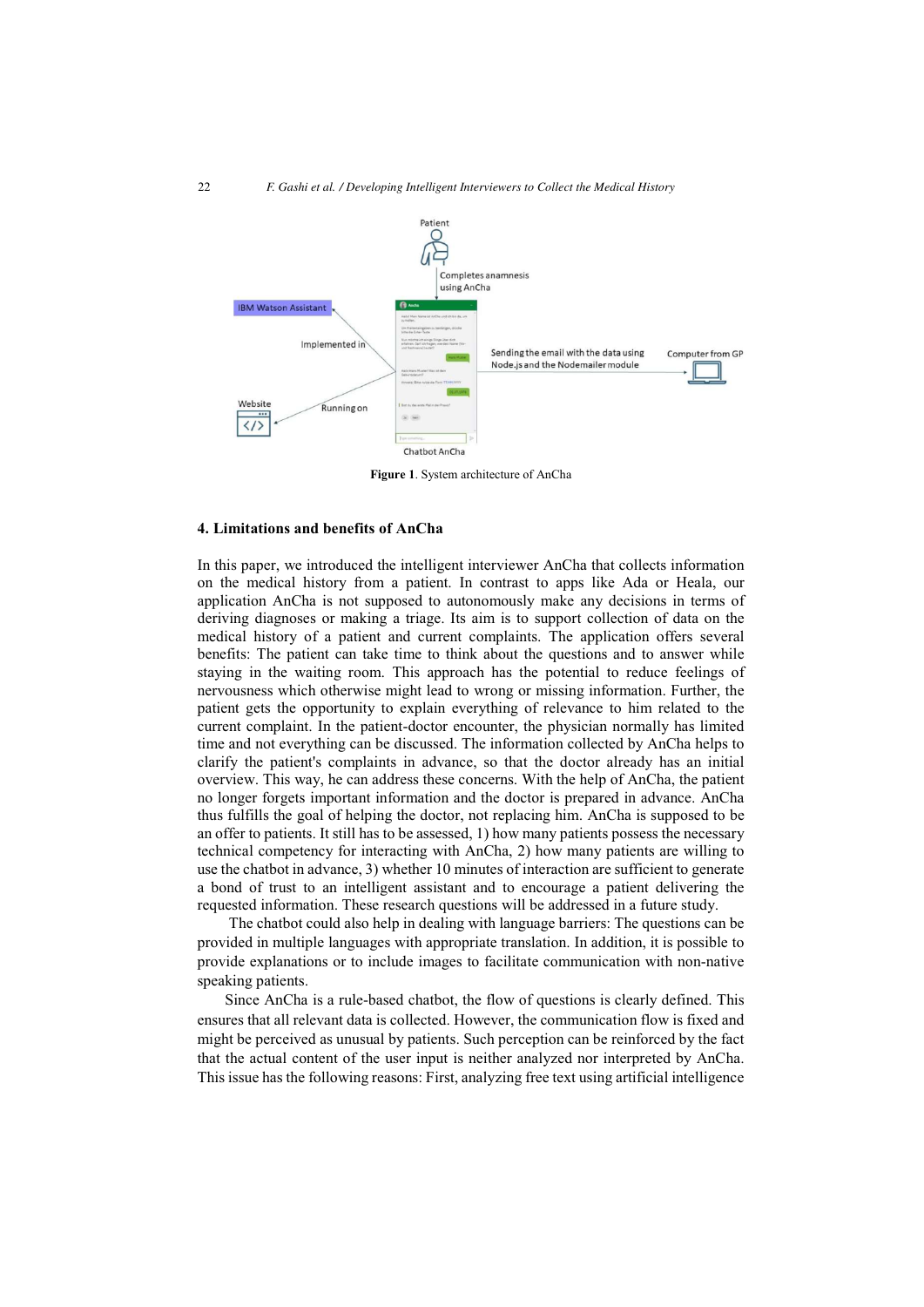such as IBM Watson Assistant can be error-prone. Second, for our specific use case it is not relevant that the chatbot interprets the information. The primary purpose is to collect information that is then interpreted by the physician.

Since this work was realized during the COVID-19 pandemic, we could not test the application within a family medicine practice. We tested AnCha only with 4 people in the circle of acquaintances of the authors (age: 15, 19, 57 und 60). They had to go through the interview process with AnCha. Their feedback was positive; only the process of sending the e-mail was too complicated since the chatbot asked several times whether the mail should be sent. We are currently planning a study in daily routine with real patients of a medical practice to study patient and physician satisfaction with the adapted process. This evaluation will help to find out whether AnCha would be used by patients and whether it really supports the physician. Based on the results, we will improve our prototype. Depending on the user feedback, we will also extend the motivation capacities of AnCha.

In its current implementation, the data is not encrypted which has to be realized before the system is used in daily routine. At least secure e-mail such as HIN-Mail should be used (https://www.hin.ch/services/hin-mail/). We still have to assess how to securely transfer the chatbot protocol to the physician and whether an integration with the practice information system (or electronic medical records (EMR)) is helpful. Still an open issue is the data transfer and the connection with such system. The chatbot protocol could be stored as note in the EMR which would require a corresponding interface or the sent email might be read by the physician in his mail browser and then stored in the document section of the patient's EMR. AnCha can also be applied in other areas of medicine. Since it is a rule-based chatbot based on a decision tree that does not have many branches, it can be easily extended. The existing questions can be modified, adapted for other medical specialties or additional questions could be added.

# 5. Recommendations for developing intelligent interviewers

Based on our experiences in designing and building intelligent interviewers, e.g. AnCha as described in this paper or Ana [7-9], we are able to derive several lessons learned. In order to successfully develop intelligent interviewers, in particular based on chatbot technology, it is essential to collect and document all requirements in terms of a comprehensive requirements engineering process [10]. The whole requirements engineering process should at least include the following steps that can be seen as essential guidelines for a successful development process:

First, the concrete purpose of the intelligent interviewer has to be defined. The precise definition depends on the specific use case which includes potential users, e.g. physicians or patients, the environment, e.g. a waiting room, and the medical specialty, e.g. music therapy in the context of mental health [7-9]. If the planned system is only expected to collect information, e.g. personal information, it is sufficient to build a rulebased system. The main advantages of these systems are that their conversations are reliable, easily reproducible and comparable. There are several frameworks or scripting languages available that are appropriate to build such systems, e.g. AIML, SIML, or RiveScript [11]. In our previous work, we developed chatbots based on these technologies and gained several in-depth insights into the technical advantages and disadvantages of these technologies [7-9,11,12,13].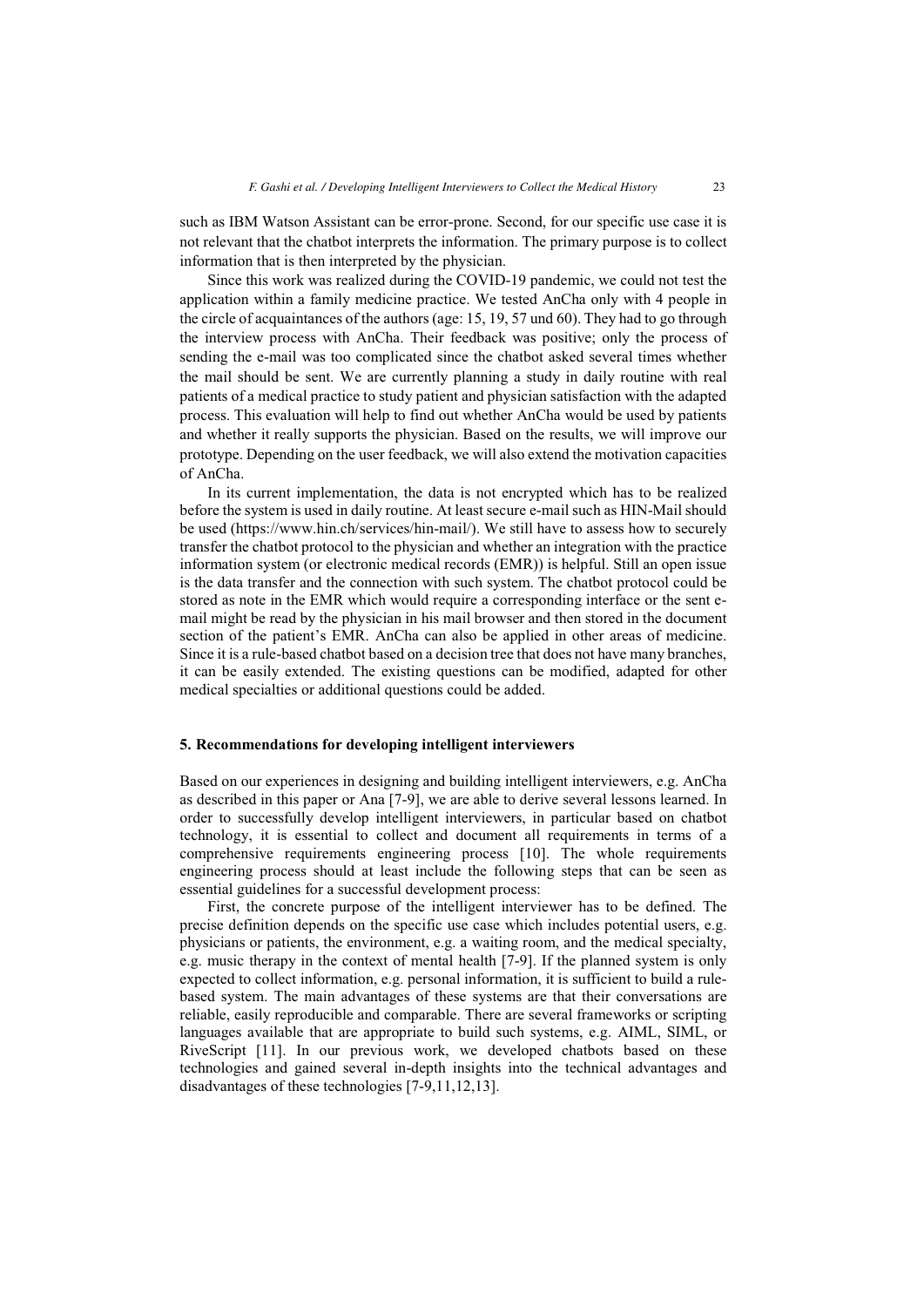Second, the information to be collected by the intelligent interviewer has to be precisely specified according to the use case. We recommend to use questionnaires or to conduct personal interviews, e.g. with experts. Based on the collected data, a questionnaire can be generated and transferred into one of the already mentioned rulebased chatbot languages. We also recommend to consider the motivation of the later user. In this context, the wording of the intelligent agent's responses should vary in order to create an immersion effect, e.g. in terms of gamification [14]. Moreover, we suggest to use short questions and as few questions as possible. Adding motivating words, funny comments and enabling a reasonable conversation flow, e.g. by creating a logic order without irrelevant questions, also motivates the user to answer all questions satisfactorily. It also makes the intelligent interviewer appear more natural and human.

Third, the user interface has to be designed according to the needs of the future users [15]. This design process includes the general interface design of the whole application and in particular the selection of the input type. The latter can be based on free text responses or pre-defined answers for selection, e.g. based on buttons or sliders. We recommend to provide at least a few free text responses to give the user the opportunity to deliver specific details in his or her own words. However, too many free text responses can be demotivating and confusing for the user. Regarding the app design, we recommend to use round shapes with smooth animations, e.g. for the speech bubbles, and comforting colors, e.g. green [16]. The general appearance of the application should also be based on already known messengers, e.g. WhatsApp or Telegram, in order to enable easy handling and to base upon experiences of users. By adding additional input or output technologies, e.g. speech recognition, the agent's immersion effect can also be increased [17]. However, the accuracy of such services should be considered before their implementation. Combining an intelligent interviewer with immersive technologies, e.g. virtual reality and voice user interfaces, can also be useful in some use cases, e.g. for patient education [13].

Fourth, data security has to be considered. Although often ignored in prototypes, data security, especially for personal patient data, has to be ensured. Therefore, encrypting the collected data, e.g. by using algorithms such as AES-256, can provide an appropriate security standard. In addition, implementing secure mail services, e.g. by using certificates or public and private keys, are essential to realize a secure information exchange of the data requested from the intelligent interviewer [18]. We do not recommend using third party services that can access (personal) data collected by the interviewer (e.g. Facebook messenger) or realize logins using Google or Facebook accounts. For instance, this includes the choice of chatbot technology, pre-built user interfaces, as well as input and output services. Fifth, by conducting a practice-oriented evaluation, e.g. based on a quantitative or qualitative questionnaire and participants according to the target group, potential issues or space of improvements can be identified. In this context, the evaluation should focus on both content-related tasks as well as general usability [8]. Accordingly, further requirements that were previously hidden can be identified and addressed. Based on the evaluation results, the gap between the theoretical concept of the intelligent interviewer in a specific use case and the actual practice can be minimized or even closed.